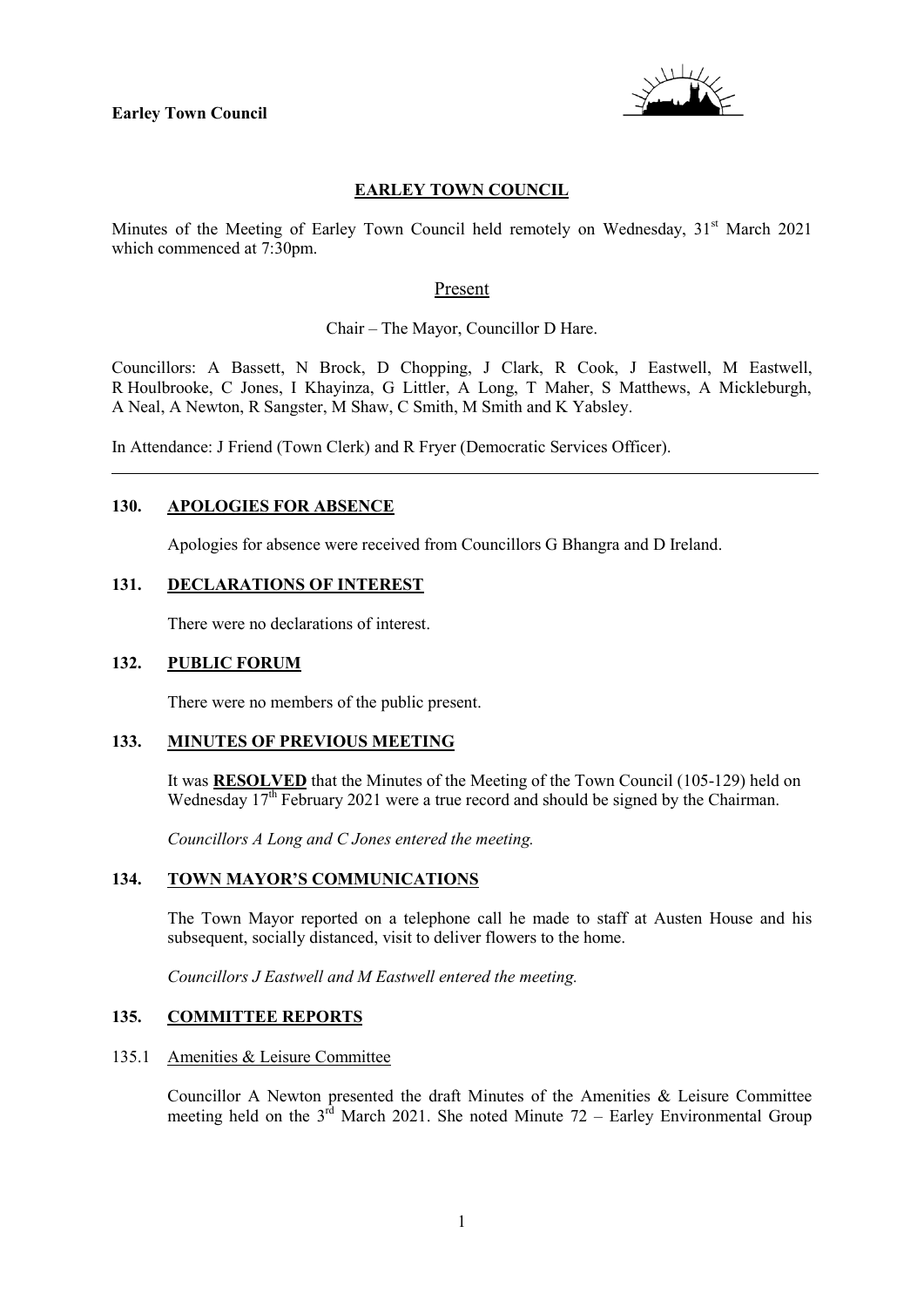Proposal. The Town Clerk reported that Earley Town Council had written to Wokingham Borough Council and responses had been received.

The draft Minutes of the Amenities & Leisure Committee meeting held on  $3<sup>rd</sup>$  March 2021 (Minutes 67-81) were received.

135.2 Planning Committee

Councillor G Littler presented the Minutes of the Planning Committee meetings held on  $9<sup>th</sup>$  February 2020 and  $9<sup>th</sup>$  March 2021. He noted Minutes 116 and 130 – Proposed EE Ltd Telecommunications Mast. The applicant has now submitted a request for formal prior approval to Wokingham Borough Council and the matter would be considered at the next meeting of the Town Council's Planning Committee.

The Minutes of the Planning Committee meetings held on  $9<sup>th</sup>$  February 2021 (Minutes 105-120) and 9<sup>th</sup> March 2021 (Minutes 121-135) were received.

135.3 Policy & Resources Committee

Councillor C Jones presented the draft Minutes of the Policy & Resources Committee meeting held on  $17^{th}$  March 2021. He was pleased to note Minute 104 – Town Council Grants.

The draft Minutes of the Policy & Resources Committee meeting held on  $17<sup>th</sup>$  March 2021 (Minutes 96-114) were received.

#### **136. REPRESENTATIVES ON OTHER BODIES**

136.1 Earley Charity

Councillor T Maher provided an overview of the charity and its grant-making activities.

136.2 Readibus

Councillor T Maher gave a report on the activities of the charity over the last year and the scale of the challenges ahead brought about by the impact of Covid.

### **137. TOWN COUNCIL AGENDAS**

Members considered the Chair's recommendation that only members of the Council's standing committees receive hardcopies of the relevant agenda packs, and that other councillors receive this information in electronic form only. Councillor A Mickleburgh proposed an amendment to the recommendation whereby any councillor requesting a hardcopy of an agenda pack would be entitled to receive it.

It was **RESOLVED** that only members of the Council's standing committees receive hardcopies of the relevant agenda packs, and that all other councillors receive this information in electronic form only.

It was also **RESOLVED** that any councillor requesting a hardcopy of an agenda pack would be entitled to receive it.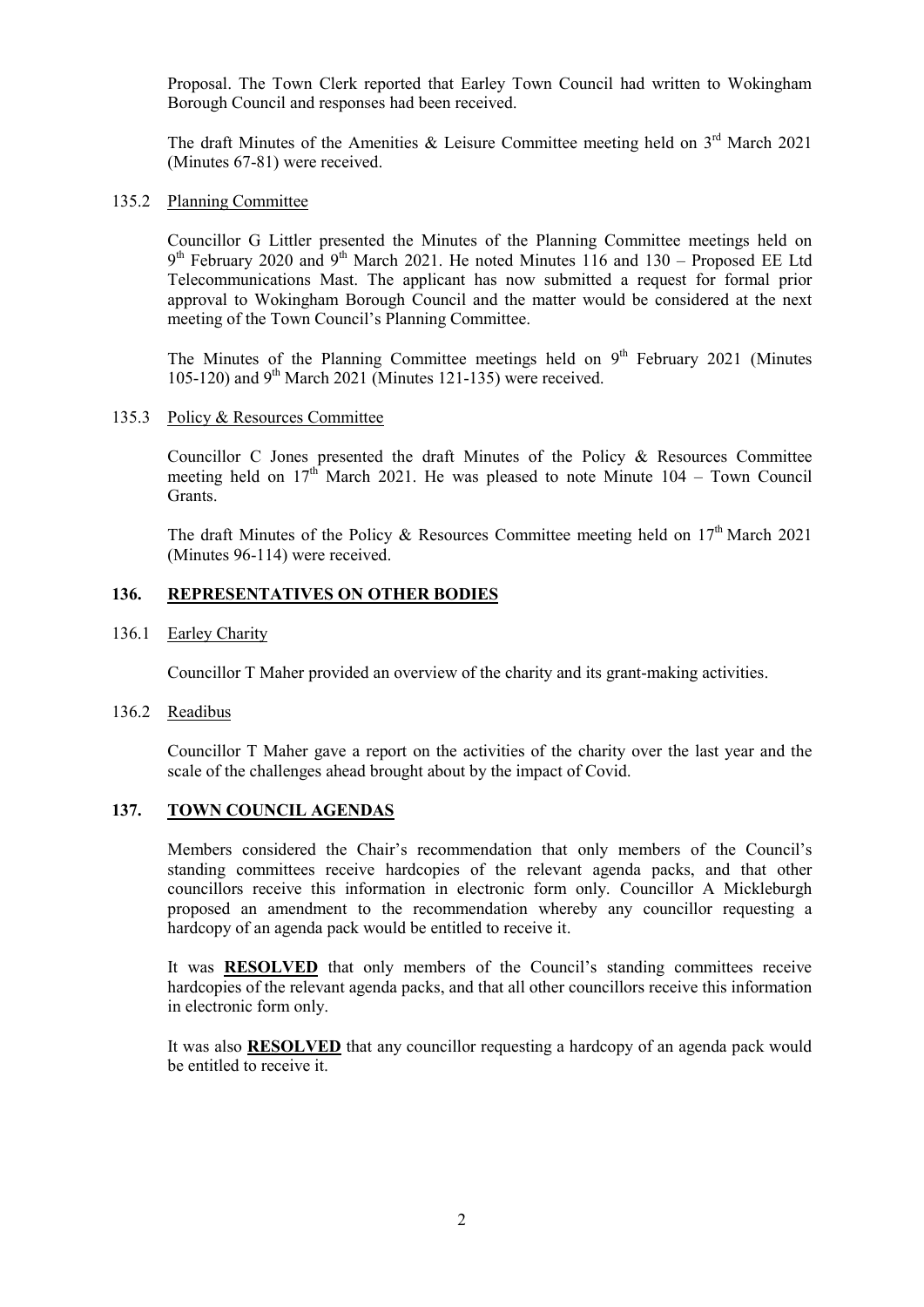### **138. DELEGATION OF POWERS**

# 138.1 Full Council

Members considered the continuation of the schedule of delegation of emergency powers to the Town Clerk, plus either the Town Mayor or Leader. It was

**RESOLVED** that the schedule of delegation of emergency powers to the Town Clerk, plus either the Town Mayor or Leader continue.

# **139. VIRTUAL MEETING LEGISLATION**

The Town Clerk noted that since the parish councils had written a joint letter to Rt Hon Robert Jenrick MP, the government had announced that the emergency legislation allowing virtual council meetings would not be extended. Councillors gave careful consideration to the Town Clerk's request that that the date of the Annual Meeting of Earley Town Council be moved forward from Wednesday  $12^{th}$  May to either Tuesday  $4^{th}$  or Wednesday  $5^{th}$  May 2021 so that it could be held remotely. The Town Clerk explained that the Council did not have a venue large enough to accommodate 25 town councillors, 3 officers and members of the public at a meeting, whilst maintaining social distancing and complying with Covid-secure guidelines. She pointed out to Members that at least some of the officers expected to attend this meeting would not have received any vaccination by this date. Members discussed the requirement to hold an Annual Meeting in May, the lack of suitable venues in Earley, their obligations as an employer and the ongoing legal action in the courts.

It was **RESOLVED** that the Town Clerk, together with the Town Mayor and Leader would make a decision under delegated powers in two weeks' time, as to whether the Annual Meeting would be held on  $12^{th}$  of May 2021 or moved to the 4<sup>th</sup> or 5<sup>th</sup> of May 2021.

# **140. TOWN COUNCIL GRANTS**

Councillors considered the recommendations of the Policy and Resources Committee regarding the 2021/22 grant awards, noting that some funds would be held in reserve for sporting awards and future needs. It was

**RESOLVED** that the recommendations of the Policy and Resources Meeting on the 2021/22 awards, as detailed in Appendix B, be approved.

# **141. INTERNAL AUDIT**

Members received the Town Council's interim internal audit report. Councillors were pleased to note the positive nature of the report and the Town Mayor wished to express his thanks to the Town Clerk, the Senior Operations Support Officer and the Finance Officer for their efforts. The Town Clerk confirmed that plans to spend the first tranche of CIL monies on equipment at Meadow Park were being drawn up and it was agreed that further details would be provided at the next meeting of the Amenities and Leisure Committee.

### **142. TOWN COUNCIL POLICIES**

The Town Council received the recommendation of the Policy and Resources Committee that the following policies should be adopted:

### 142.1 Annual Leave Policy

It was **RESOLVED** that the Annual Leave Policy be adopted.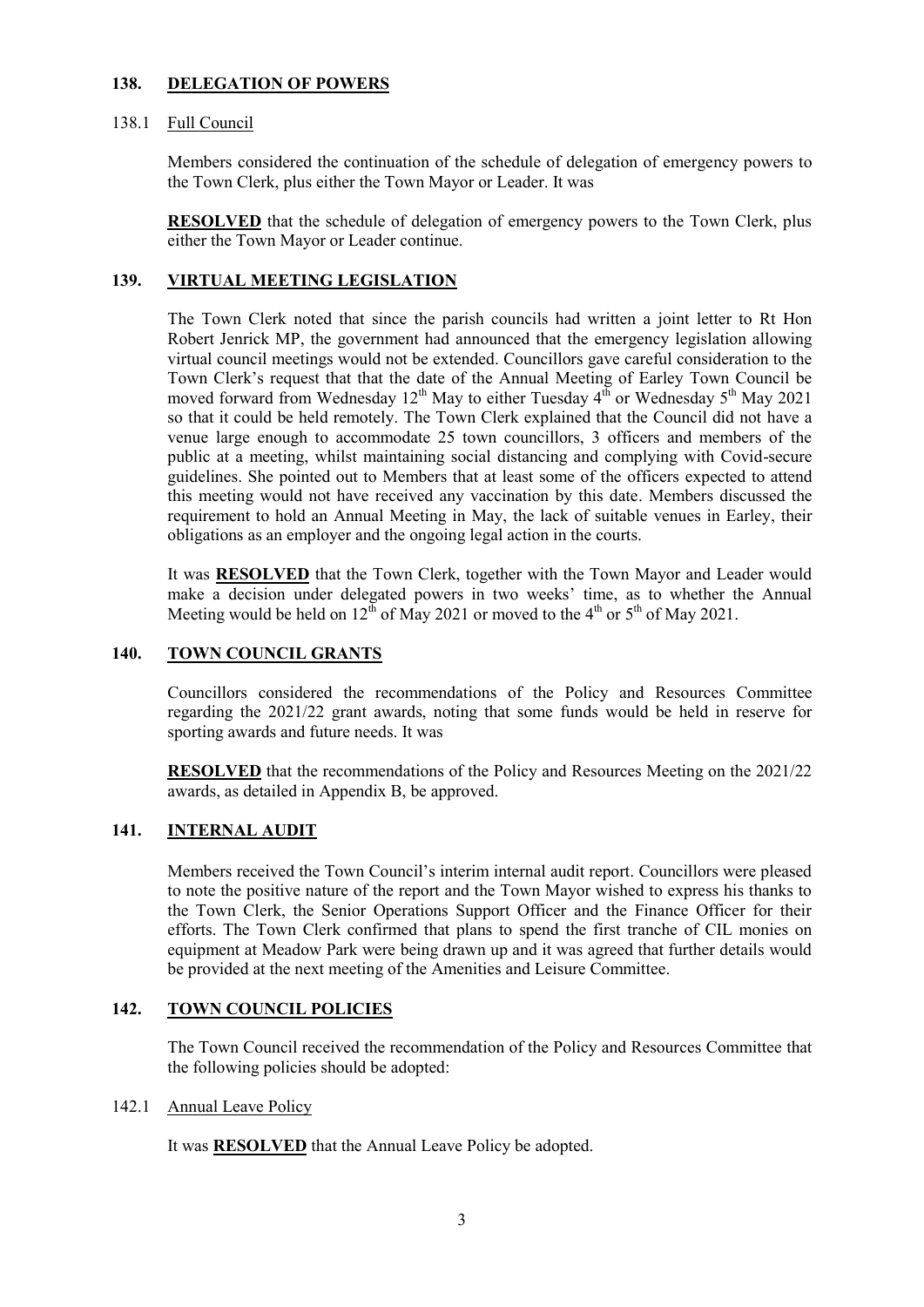### 142.2 Sickness Absence Policy (updated)

It was **RESOLVED** that the Sickness Absence Policy (updated) be adopted.

142.3 Service to Earley Awards Policy

It was **RESOLVED** that the nomination period for the Service to Earley Award be amended to open on  $1<sup>st</sup>$  May 2021 and remain open for 6 weeks. This amendment to apply only for 2021.

# **143. CLIMATE EMERGENCY**

143.1 Earley Climate Emergency Action Plan

The Earley Climate Emergency Action Plan, developed by the Town Council Climate Emergency Working Group was received. Councillor A Mickleburgh proposed an amendment to the agenda item: 'the Climate Emergency Working Group to immediately begin a 12 month period of significant and meaningful engagement with Earley Stakeholders leading to the production and adoption of an updated Earley Climate Emergency Action Plan'. It was

**RESOLVED** that the amendment as proposed by Councillor Mickleburgh be approved.

143.2 It was further

**RESOLVED** that the Earley Climate Emergency Action Plan, dated  $31<sup>st</sup>$  March 2021, be adopted.

# **144. CYCLING AND WALKING INITIATIVES**

144.1 Active Travel Fund

Members received a report from Councillor A Neal on Wokingham Borough Council's proposal for active travel routes. It was noted that this proposal was currently out for public consultation. Councillors considered the observations and conclusions of the report, and agreed they should be submitted as comments on behalf of Earley Town Council. Should Councillors have any further remarks, they are to be sent to the Town Clerk for inclusion prior to submission.

### 144.2 Local Cycling and Walking Infrastructure Plan

Councillor A Neal reported on WBC's consultation on the development of a borough-wide Local Cycling and Walking Infrastructure Plan. Members agreed to convene a Working Group, comprising of Councillors C Smith, A Neal, R Cook and R Sangster, to prepare a Town Council submission. Councillors to submit any points for consideration to the Working Group, via Councillor C Smith, in the next two weeks. Members expressed their thanks to Councillor A Neal for this work on these two reports.

### **145. COUNCILLORS' ATTENDANCE**

### 145.1 Record of Members' Attendance

Members noted details of Councillors' attendance during 2020/21 at meetings of the Council and its Committees.